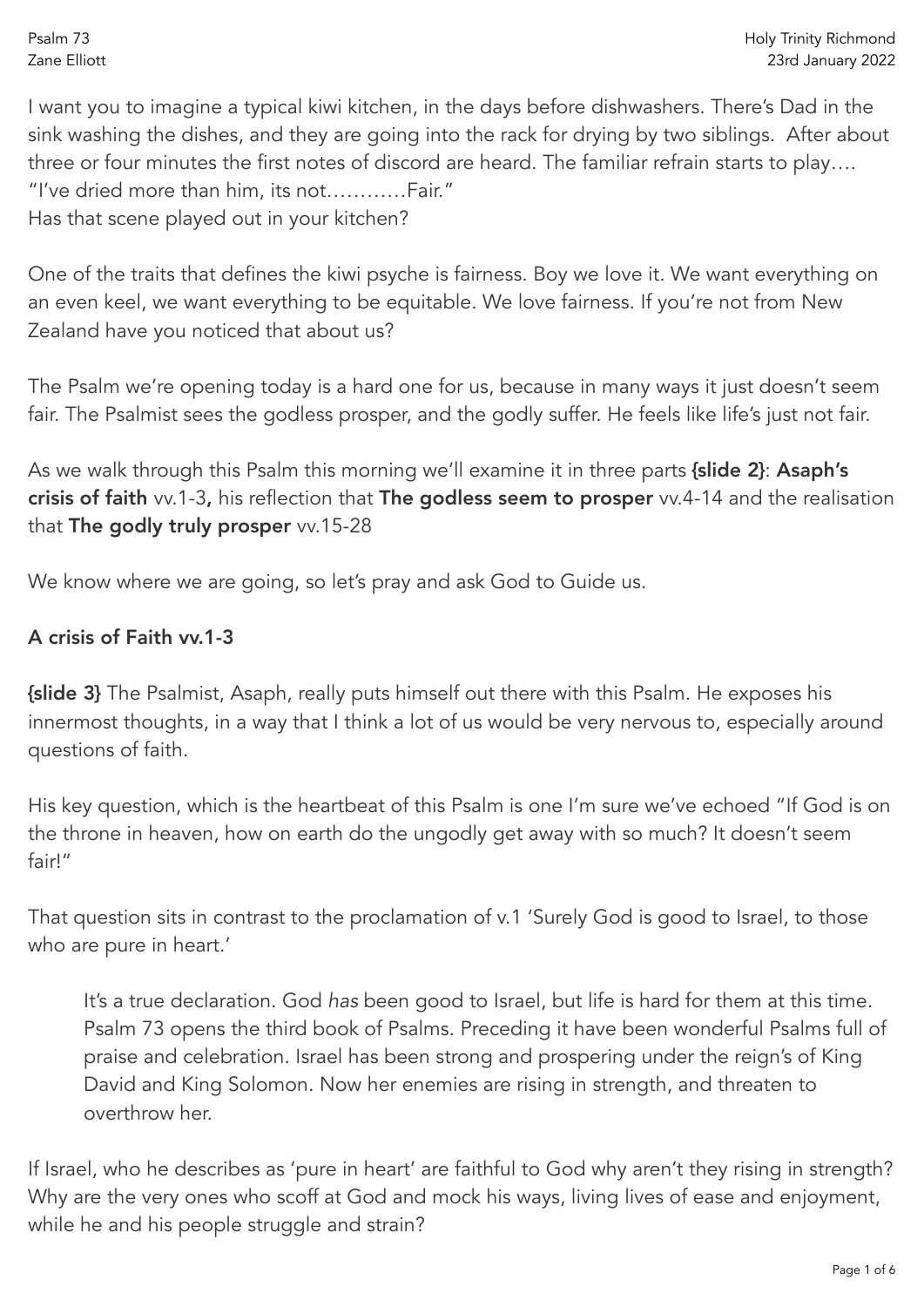It's a question that threw this Psalmist into a tailspin. He's not just having a bad day, he describes a crisis of faith.

v.2 his feet almost slipped, he nearly lost his foothold on God. When he should've been walking alongside God, he's almost off the path, and he tells us why. He envied the wicked, he saw their prosperity and it rocked him.

Jealousy is a cruel master. It only ever breed discontent. Proverbs 14:30 'A heart at peace gives life to the body, but envy rots the bones.' It eats us up. It causes us to question God's goodness, it robs us of peace, and joy, and contentedness.

We might serve a jealous God, a God who covets his relationship with us, who wants the worship that the pagans give to the baals and the ashteroths, the worship that is his due as creator of all.

But we aren't to be a jealous people.

Asaph's jealousy has cost him dearly, his foot has slipped, he is contemplating walking away from the path of righteousness, because all he can see is the prosperity of those who are wicked, who deny God {slide 4}. The godless seem to prosper vv.4-14

## The Godless prosper - vv.4-14

These enemies, the godless ones, seem to be living the good life.

They don't have any struggles. They don't face the same grind as the rest of us. They are healthy and strong. Their lives look like they are charmed. They don't have the common burdens we do.

It sounds a bit like the insta-famous influencers, or the pampered celebrities of today doesn't it?

The lifestyles of the rich and famous can rattle us. They enjoy Caviar, and champagne, and Bali beach houses, while we have to live life in the real world. We don't all have it all.

We come up against people who despise God. That work mate who belittles us. The family member who makes a snide remark. And they get ahead. Those who scoff and mock make progress, and we're left behind.

Worse than that, there are godless, successful people who are violent and arrogant, and proud. Not much has changed since Asaph wrote 'Pride is their necklace, violence is their clothing v.5 '

There is no limit to their evil imaginations, and they behave as if they are gods, v.9 Their mouths 'lay claim to heaven and their tongues take possession of the earth.'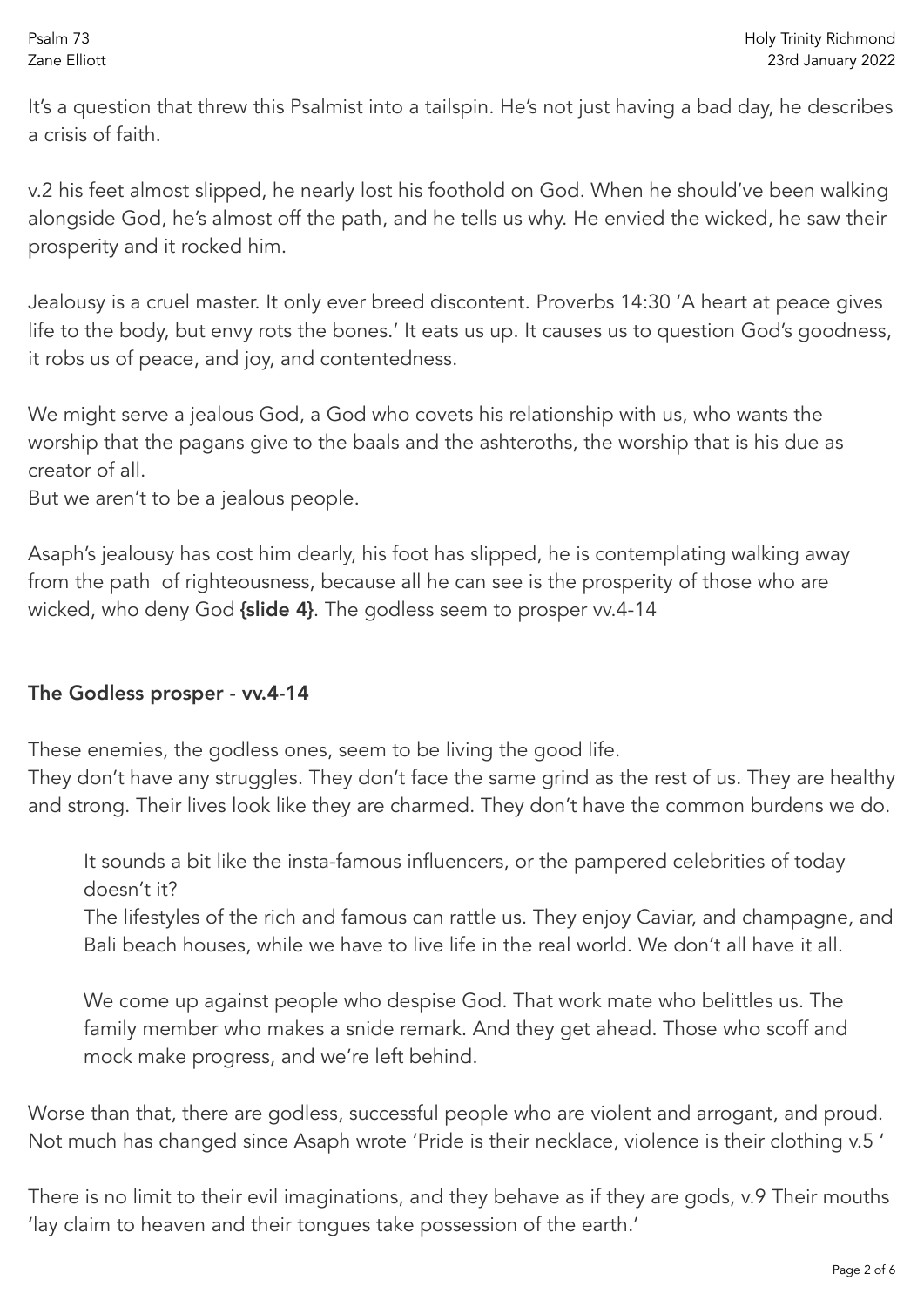They are untouchable. Unrestrained. They harm and hurt and amass wealth. The Psalmist is talking about neighbouring nations, but there are followers of God who could echo his words today.

Christians in Nigeria are hunted by Fulani Militia. Jesus' people in Myanmar are imprisoned without trial. Believers in Indonesia are beaten, their churches torched.

Men claim to be gods. They mock the wisdom of the Creator, and redefine right and wrong, good and bad, and we see them, and it hurts, it's unjust. It's not fair.

Just like the Psalmist, our hearts, our jealous hearts lead us on to slippery ground. We see the ungodly prosper, and we question God's goodness. We echo his thoughts in v. 13 - walking in faith has been in vain. I've done what I can Lord, to be pure in heart, to serve, to live your way, and where has it got me?

The ungodly get ahead.

We look at their lives, which seem so carefree. They enjoy promotion, friends, fun. Better phone, Better car, better house, better family, better sex life, better health,, better retirement.

Where has trusting in God got me?

You've live God's way and turned down a dodgy deal and you've made a loss instead of a huge profit.

You've live God's way and said no to sex outside marriage, or same sex attraction; times where you feel deeply lonely

You've shared the Good News and now you're on the outer; a misfit at work.

You've forgiven, like Jesus commands and reconciled a relationship, and been hurt again. You've served faithfully, year in year out and now you're ill.

It's not fair! My expectations haven't been met, I've done it all right, and the ones who are ungodly prosper.

I had a workmate who couldn't stand followers of Jesus. We worked in a pretty large workplace and we'd never met before. But, someone had told him, that I'd spoken in Synod, in favour of the Anglican Church upholding the Bible's teaching that marriage is exclusively between men and women. When he heard this he made a complaint about me to my employer.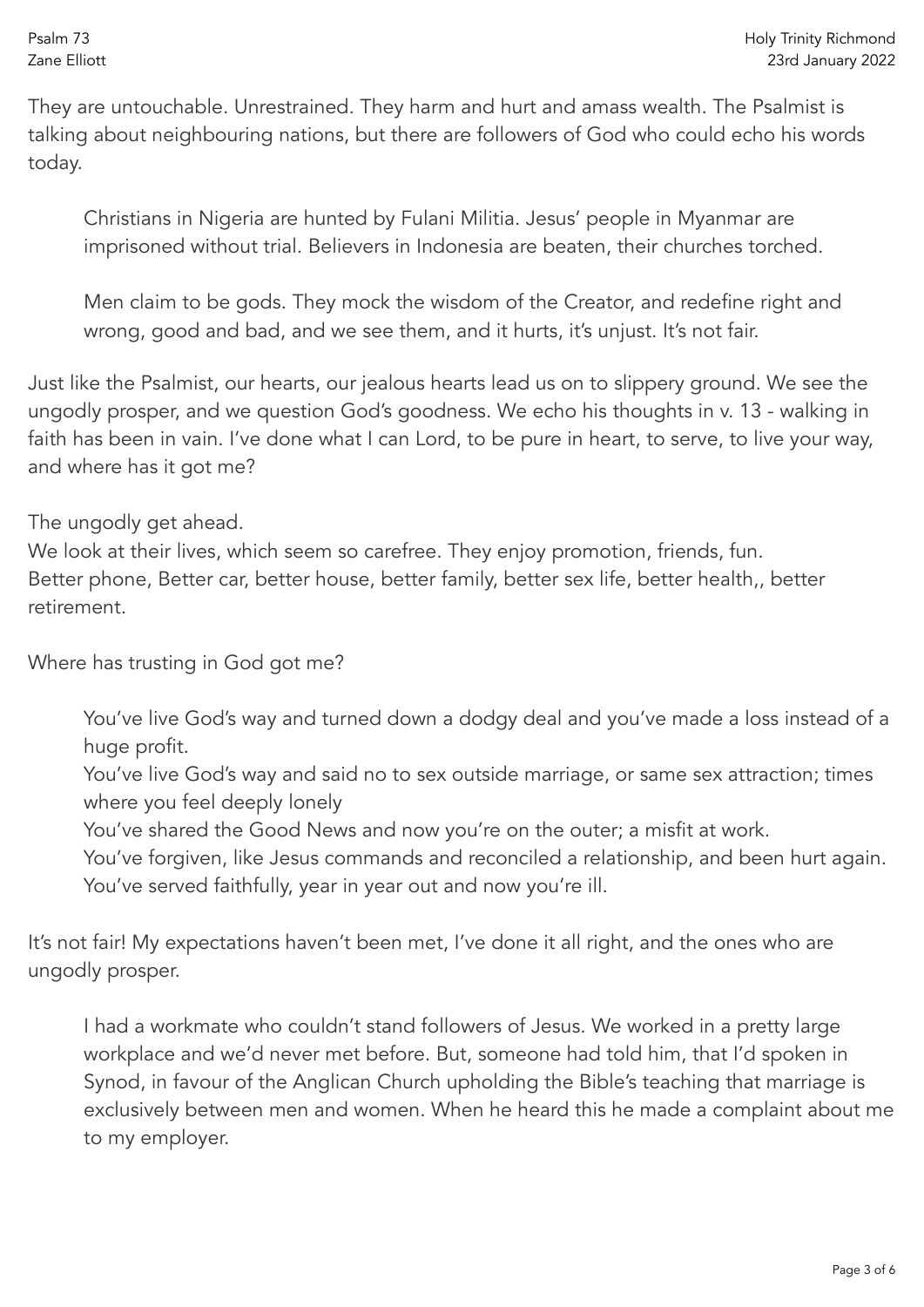In that process I was told I would have to hand over any sermon I had preached during the time I was employed, and that if I had said anything deemed to be negative about same-sex relationships I would be instantly dismissed. It was a horrific experience.

Here was someone who despised God, who ridiculed His people, who rallied against His teaching, who had never met me, who had gone out of his way to make my life difficult, who had campaigned to have me fired, because I have upheld the Bible's plain teaching.

There are times we ask 'Where has holding fast to Jesus got me?' Aren't there? It got me a lot of sleepless nights. It changed how I related to other people at work. It made me anxious, and nervous, and I hid away. I was distracted and fearful. My health suffered.

About a year later that same person campaigned against me again, and it cost me a huge opportunity. A golden opportunity. Six months after that, he was awarded a distinguished accolade where his integrity was praised. He had judged me, he had said untrue things about me, and he came out the winner.

During our lives we are going to see the ungodly prosper, and if we only fix our eyes on that we are going to respond as brute beats, by instinct, feeling disheartened, our feet slipping. But as the people of God we are freed to see another perspective.

The Psalmist, without the benefit we have, of the revelation of the Lord Jesus, hit a turning point at v.16 & 17 ' When I tried to understand all this, it troubled me deeply till I entered the sanctuary of God; then I understood their final destiny.' The ungodly will be destroyed. They will face a reckoning for their rejection of God's way at Jesus' return. {slide 5} It is the godly who truly prosper vv.15-28

## **The godly truly prosper vv.15-28**

Searching for answers, trying top understand the injustice the Psalmist is driven to the place of God's dwelling, The Sanctuary.

There he is able to reassess the prosperity of the ungodly, and he sees his folly.

By lifting his eyes above what he sees around him, he recognises that his viewpoint is off kilter. God is still good. God will see justice done.

He came close to slipping off the path, but reminding himself of God's goodness, has changed him. His jealous heart has been revealed to him, and so has the future trajectory of the ungodly. v.18 they are on slippery ground, they are like a dream, their influence and power will vanish into thin air v.20. He holds on to the promises of God.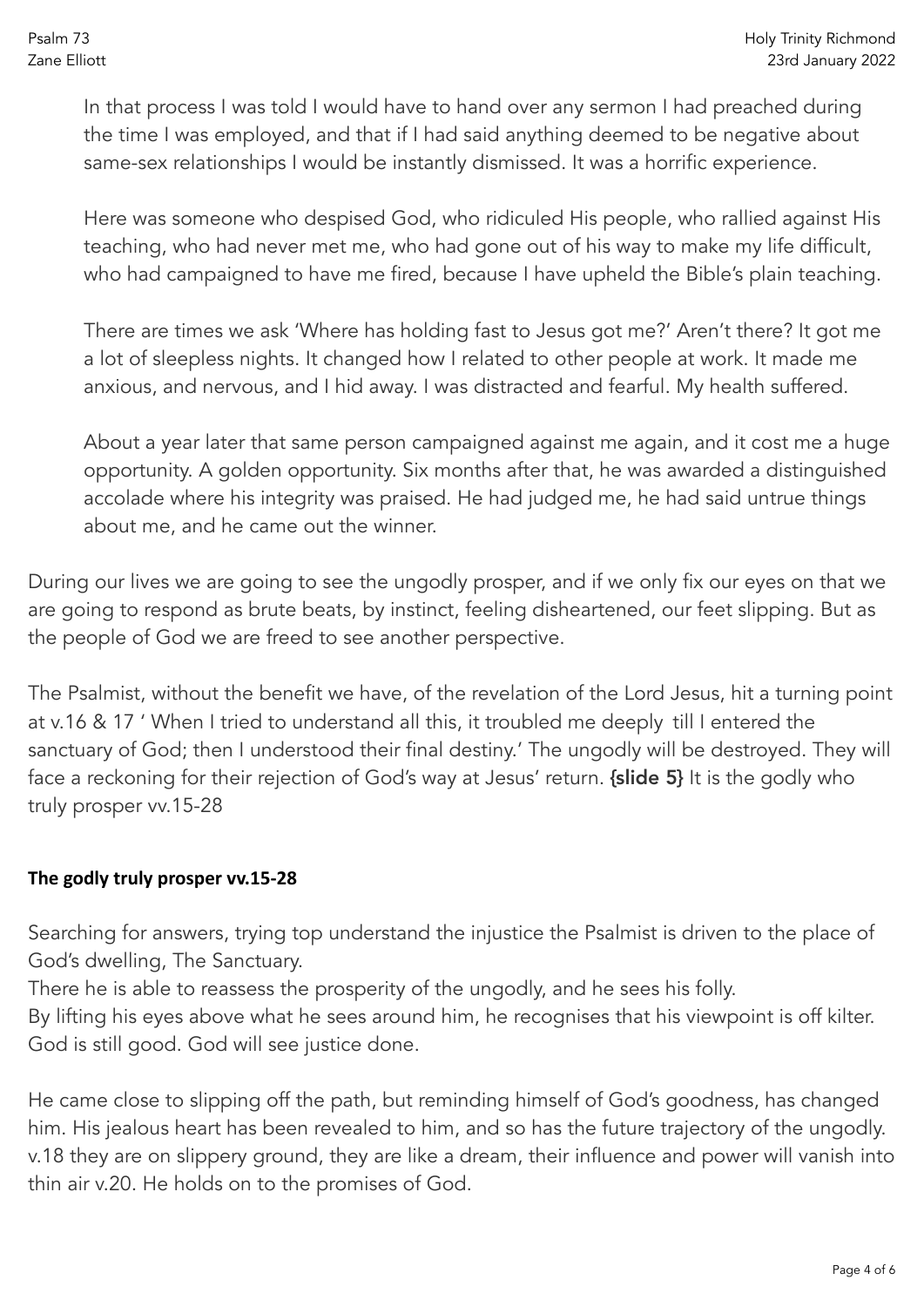Where do we enter in to the sanctuary? Where do we find the knowledge that makes sense of the world around us, its inequality, the oppression, the success of the mockers and scoffers, the ungodly who act as princes, as gods of our age?

We don't go to a temple, we go to the one who rebuilt the temple in three days in his own body.

We don't make a sacrifice, we go to the one who made the one perfect sacrifice for the sin of the world.

 We go to the Lord Jesus, revealed to us perfectly in the Bible, brought alive in our hearts by the Holy Spirit who brought him alive from the dead.

In Jesus the true desires of our Hearts are revealed to us. The jealousies we feel when we see the ungodly prosper can be used by the Spirit of God to remind us where we need to press closer to our Lord.

Asaph has admitted his great need for God, and wonderfully, there is no shame in it. He recognises that he was ignorant, and senseless, that he was like a brute beat (v.22). We have a loving and kind Lord, full of mercy and grace. Who hears our cry of sorrow, and is strong where we are weak.

It is only in him that we find true satisfaction. If we look at the world around us, and glance longingly at the things the ungodly have, we will only sink. Our flesh, and our hearts will may within us, like Asaph's did v.26. In the 'crisis of faith' moments, our feet may almost slip, we might feel like we've lost our way as we take the deep injustices of our world to heart; but God places the ungodly on slippery ground. Their influence, in God's economy, is a vanishing dream, a breath, a nothingness, and so are the things they enjoy.

There is no lasting satisfaction in the things of this world.

Our hearts still desire those things don't they? And in the strength of the Holy Spirit we can wrestle with those desires. That's our faith at work, that's us denying ourselves, taking up our cross and following the Lord Jesus in the confidence that what he gives, is far more.

We see it when a crowd of listeners came and asked him for proof of his divinity, they didn't believe it. "give us a sign", they cried in John 6. Our ancestors got bread from heaven, if you're really someone, show us with a sign.

v. 35 Then Jesus declared, 'I am the bread of life. Whoever comes to me will never go hungry, and whoever believes in me will never be thirsty.